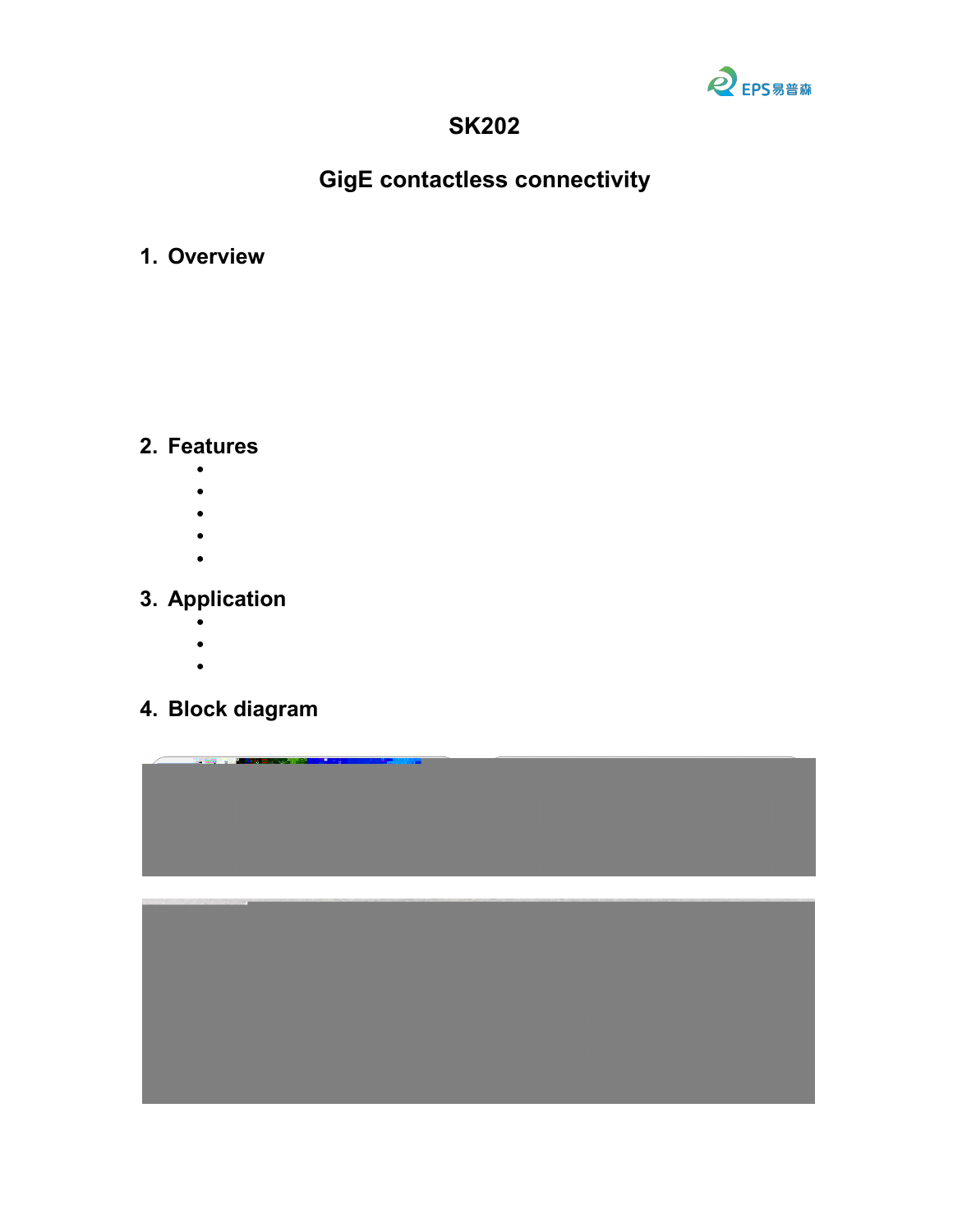

# **5. Assembly**

PCB installation:



Unit: mm

Note:

- (1) If a metal cover is used, a window should be added for microwave signal. Plastic or other microwave insensitive materials can be used to fill the window.(2) The DC socket and the USB MICRO-B socket areconnected together. The USB
- MICRO-B socket is only used to supply the power. Please do not connect them both at the same time.
- (3) It is recommended that the installation distance  $(A')$  is at least 1 cm, the typical value is 2 cm, and the maximum is 5 cm  $(-40~50^{\circ}\text{C})$ . High temperature will affect the max working distance).

# **6. Characteristics**

Recommended operating conditions and electrical characteristics

| <b>Symbol</b> | Description                                           | Minimu<br>m    | Typical | Maximum                  | Unit                 |
|---------------|-------------------------------------------------------|----------------|---------|--------------------------|----------------------|
| $V_{IN}$      | Power supply                                          | 4.4            | 12      | 16                       | V                    |
| $C_{IN}$      | Input current( $*)$                                   |                | 50      | 80                       | mA                   |
| P             | <b>Total Power consumption</b>                        |                | 0.6     | $\overline{\phantom{0}}$ | W                    |
| $T_A$         | <b>Ambient Operating</b><br>Temperature, for SK202A/B | $\overline{0}$ |         | 70                       | $\rm ^{\circ}C$      |
| $T_J$         | <b>Maximum Junction</b><br>Temperature                |                |         | 125                      | $\mathrm{C}^{\circ}$ |
| <b>TSTG</b>   | <b>Storage Temperature</b>                            | $-40$          |         | 105                      | $\int_0^\infty$      |
| Fosc          | <b>Carrier Frequency</b>                              | 60.3           | 60.4    | 60.5                     | GHz                  |

\* when power supply is 12V and Ethernet is active.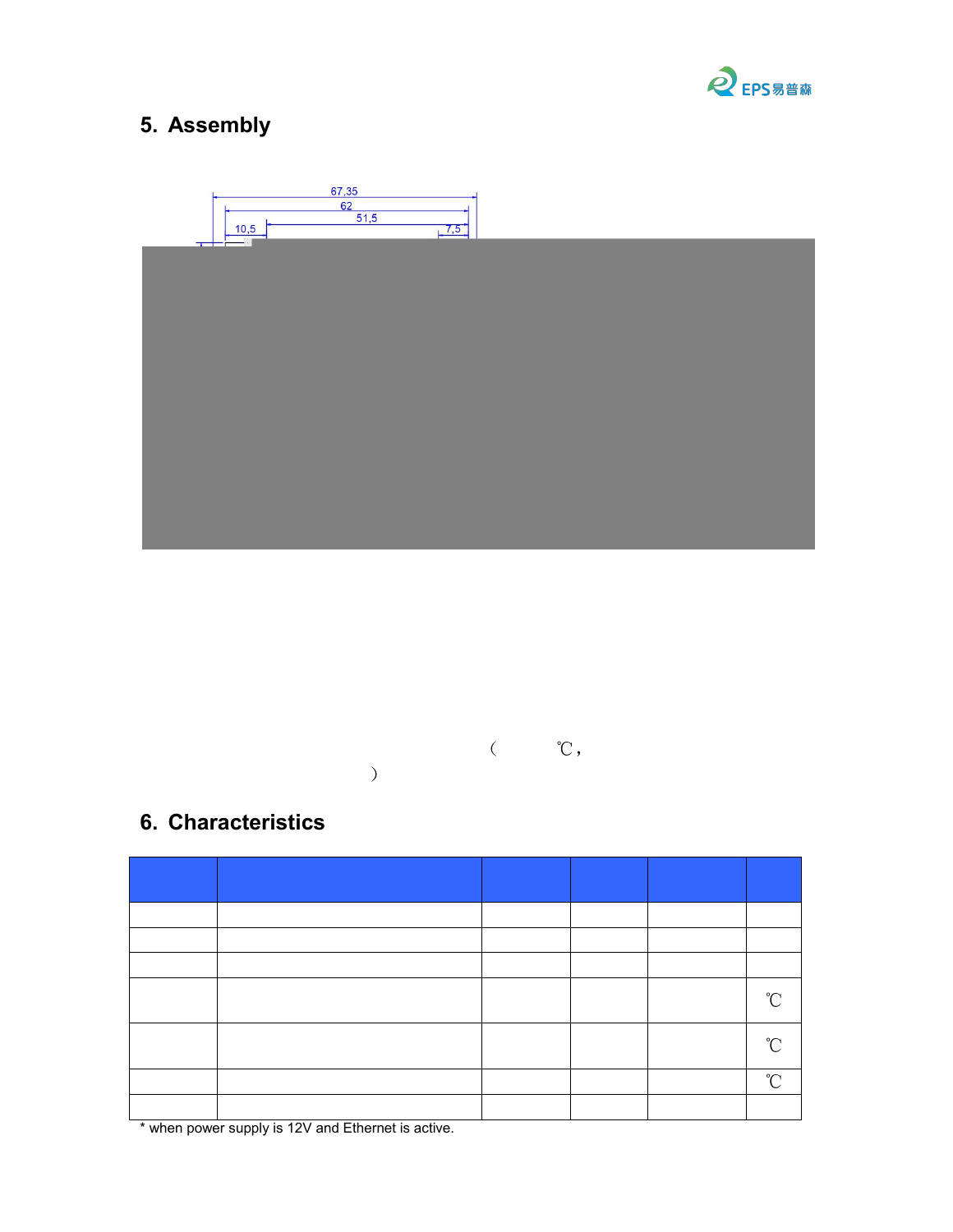

#### **7. Auto-negotiation**

The Ethernet PHY supports 1Gbps, 100Mbps and 10Mbps speeds. In order for two Ethernet modules to communicate correctly, care must be taken that the PHY on both modules negotiate the same speed. The auto-negotiation is always enabled on the Realtek PHY. It takes place independently between a module and the device connected on its RJ45 port. It is the responsibility of the application to ensure the auto-negotiation result is the same for both Ethernet modules.

For example, if one module is connected to a 100Mbps modem, the PC connected on the other module should be configured to guarantee the auto-negotiation result is also 100Mbps.

**More de ail are a ailable in he U er Man al.**

## **8. Order Information**

| Part                       | Description                                            |
|----------------------------|--------------------------------------------------------|
| number                     |                                                        |
| $\overline{\text{SK202A}}$ | GigE contactless module with Realtek RTL8211FS, Port A |
| <b>SK202B</b>              | GigE contactless module with Realtek RTL8211FS, Port B |

NOTE:

Port A: with vertical polarized horn antenna for transmitting and horizontal polarized horn antenna for receiving.

Port B: with horizontal polarized horn antenna for transmitting and vertical polarized horn antenna for receiving.

FCC Part 15:

This equipment has been tested and found to comply with the limits for a Class B digital device, pursuant to Part15 of the FCC Rules.

These limits are designed to provide reasonable protection against harmful interference in a residential installation. This equipment generate, uses and can radiate radio frequency energy and, if not installed and used in accordance with the instructions, may cause harmful interference to radio communications.

However, there is no guarantee that interference will not occur in a particular installation. If this equipment does cause harmful interference to radio or television reception, which can be determined by turning the equipment off and on, the user is encouraged to try to correct the interference by one of the following measures:

• Reorient or relocate the receiving antenna.